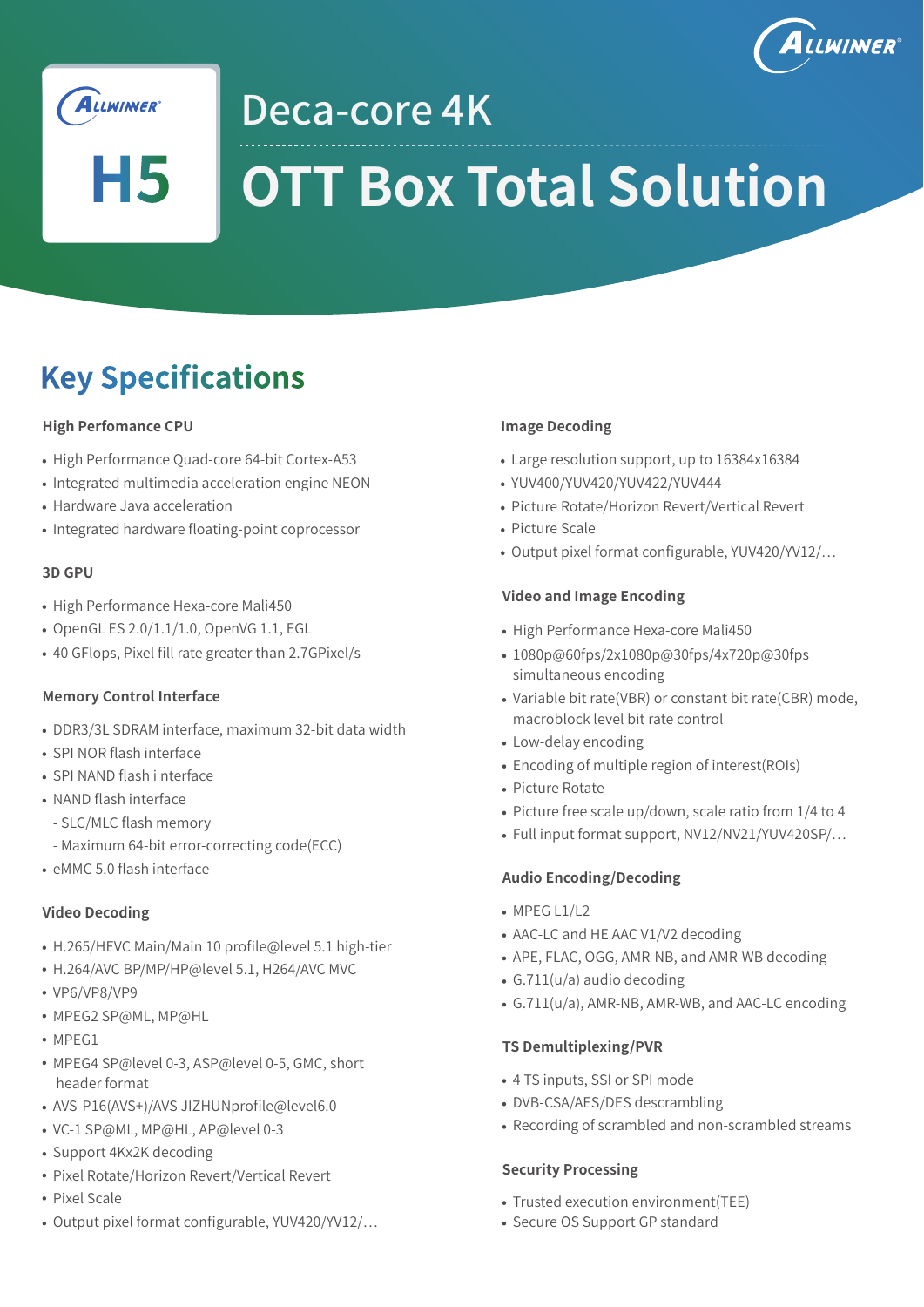- Secure boot
- Secure Storage
- Secure upgrade
- Protection for JTAG
- 2K bits EFuse
- Digital rights management(DRM)
- Downloadable conditional access(CA)(DCAS)
- HDCP 1.4 protection for HDMI outputs

## **Graphics and Display Processing**

- 2 Display device, dual display(same or different content)
- For the main display device
	- 4 video layer(also can support graphic)
	- 12 graphic layers
	- 4 alpha blending channel, potter duff compatible blending operation
- For the auxiliary display device
	- 4 video layer(also can support graphic)
	- 4 graphic layers
	- 2 alpha blending channel, potter duff compatible blending operation
- On line video processing, ultra-low-delay
- Independent scaler for each channel, anti-alias-filter;
- Letter box and PanScan
- Full format 3D video processing and display
- Full-hardware anti-aliasing and anti-flicker
- Color space conversion(CSC) with configurable coefficients Deinterlacing
- Sharpening, adaptive detail/edge enhancement
- Saturation, adaptive color enhancement
- Contrast enhancement, black/white level stretch
- flesh-tone-rectify

### **Audio/Video Interface**

- PAL and NTSC standard output, and forcible standard conversion
- Aspect ratio of 4:3 or 16:9, forcible aspect ratio conversion, and free scaling
- 4Kx2K/1080P/1080I/720P/576P/576I/480P/480I output
- HD and SD outputs from the same source
- HDMI TX with HDCP
- Analog video interface
	- One CVBS interface
	- One embedded VDAC
- Audio interface
	- Two audio-left and audio-right input interface
	- Audio-left and audio-right output interface
	- S/PDIF interface
	- Two embedded ADAC
	- Two I2S/PCM digital audio input/output
	- HDMI audio output

#### **Peripheral Interfaces**

- Three USB 2.0 host x 3
- $\cdot$  USB 2.0 OTG
- 10/100 Mbit/s Ethernet port, E-PHY integrated
- Giga Ethernet MAC
- Three 4-bit SDIO 3.0 interfaces
- 5 UART interfaces
- Two smart card interface, ISO7816
- IR receiver
- LED and keypad control interface
- Four TWI interfaces
- Multiple general-purpose input/output(GPIO) interfaces

#### **Others**

- Various boot mode
- Boot program download and execution over a serial port or USB port
- Integrated standby processor, supporting various low-power modes and less than 30mW standby power consumption
- Low-power design such as adaptive voltage scaling(AVS) and dynamic voltage and frequency scaling(DVFS)
- Low-power design such as adaptive voltage scaling(AVS) and dynamic voltage and frequency scaling(DVFS)
- Ultra low-power design
- Plastic ball grid array package(PBGA)